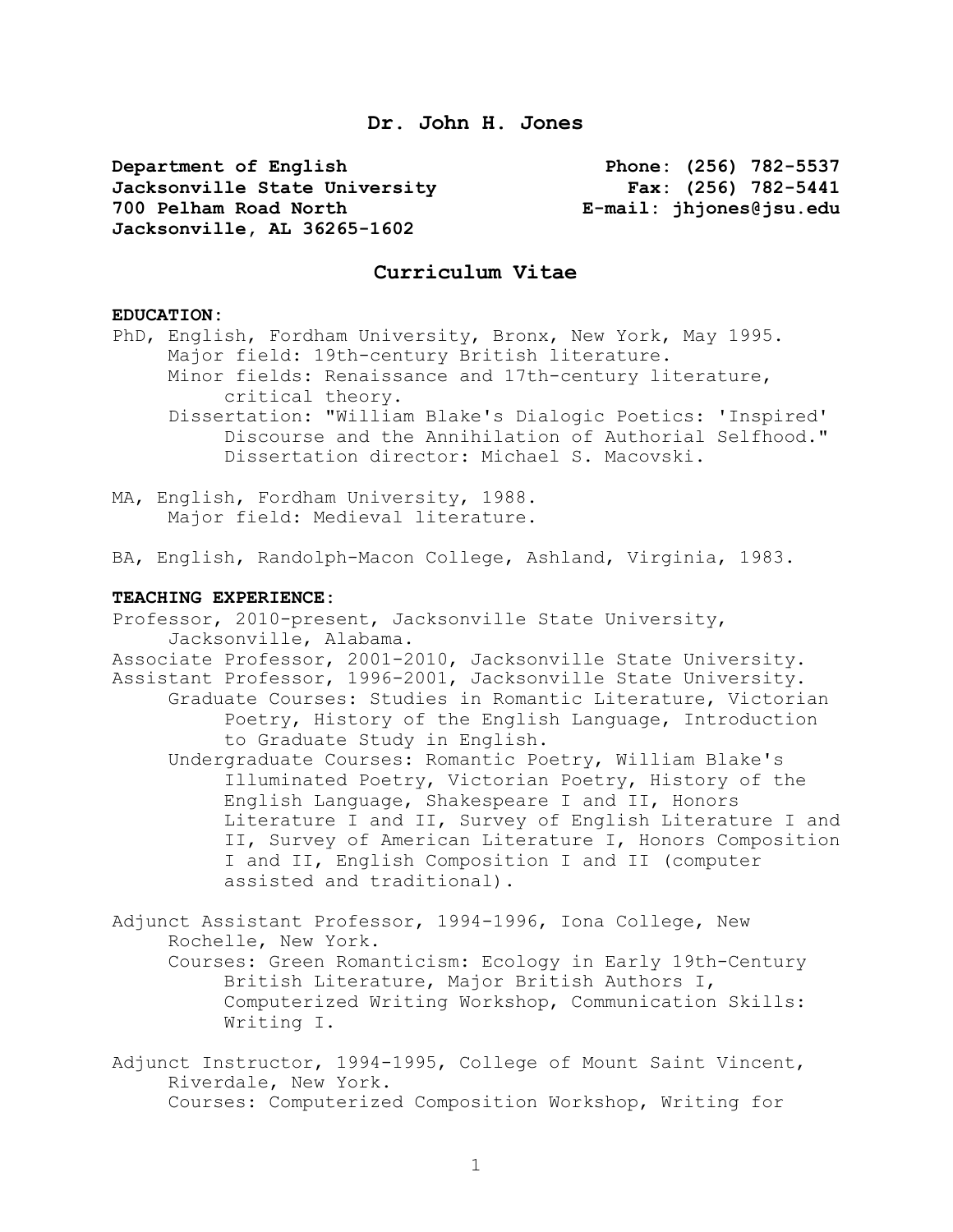College.

- Adjunct Instructor, 1991-1993, Fordham University. Courses: Introduction to Literature, English Composition.
- Adjunct Instructor, 1992, Mercy College, Dobbs Ferry, New York. Courses: Written English and Literary Studies II.

Teaching Fellow, 1988-1991, Fordham University.

Courses: Computerized Word Processing and Composition, English Composition. Includes one section of Higher Education Opportunity Program students.

# **BOOK:**

*Blake on Language, Power, and Self-Annihilation*. New York: Palgrave Macmillan, 2010. Print.

This book is the first study to consider the significance of Blake's concept of "self-annihilation" as it pertains to language and communication. Against the backdrop of contemporary ideas about language, children's literature and education, political debates on the French Revolution and the place of the poor, Biblical interpretation, and print culture, the book uses the theories of Mikhail Bakhtin to trace the development of Blake's thinking on language, power, and self-annihilation over the course of his career and establishes the centrality of self-annihilation to Blake's poetic practice.

# **ARTICLES AND BOOK CHAPTER:**

- "'The Clod & the Pebble.'" *The Encyclopedia of Literary Romanticism*. Ed. Andrew Maunder. New York: Facts of File, 2010. Print.
- "Industrialism." *The Encyclopedia of Literary Romanticism*. Ed. Andrew Maunder. New York: Facts of File, 2010. Print.
- "'The Shepherd.'" *The Encyclopedia of Literary Romanticism*. Ed. Andrew Maunder. New York: Facts of File, 2010. Print.
- "Slavery and the Slave Trade." *The Encyclopedia of Literary Romanticism*. Ed. Andrew Maunder. New York: Facts of File, 2010. Print.
- "Blake's Production Methods." *Palgrave Advances in William Blake Studies*. Ed. Nicholas M. Williams. Houndmills, Basingstoke, Hampshire, and New York: Palgrave Macmillan, 2006. 25-41. Print.

"Recognizing Honors Students upon Graduation: Some Approaches."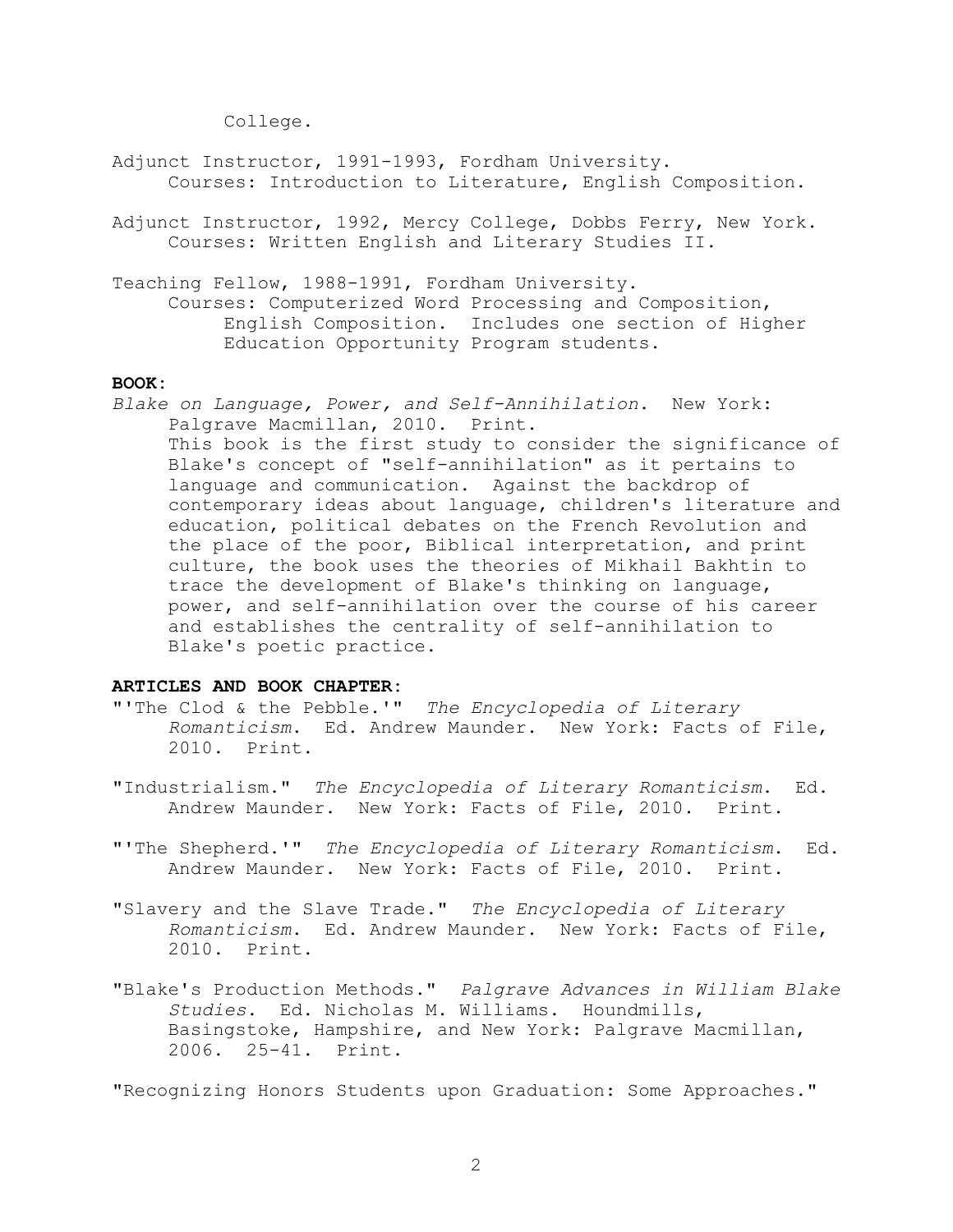*National Honors Report* 24.1 (2003): 40-42. Print.

- "Printed Performance and Reading The Book[s] of Urizen: Blake's Bookmaking Process and the Transformation of Late Eighteenth-Century Print Culture." *Colby Quarterly* 35 (1999): 73-89. Print.
- "'Self-Annihilation' and Dialogue in Blake's Creative Process: Urizen, Milton, Jerusalem." *Modern Language Studies* 24.2 (1994): 3-10. Print.
- "The Missing Link: The Father in The Glass Menagerie." *Notes on Mississippi Writers* 20 (1988): 29-38.

## **BOOK REVIEWS:**

- Rev. of *Romantic Natural Histories: William Wordsworth, Charles Darwin, and Others*, edited by Ashton Nichols. *Eighteenth-Century Novel* 6-7 (2009): 563-67. Print.
- Rev. of *Romantic Poems, Poets, and Narrators*, by Joseph C. Sitterson, Jr. *South Atlantic Review* 66 (2001): 190-193. Print.
- Rev. of *Romanticism and Colonial Disease*, by Alan Bewell. *South Atlantic Review* 65 (2000): 213-217. Print.
- Rev. of *The First Hundred Years of Mikhail Bakhtin*, by Caryl Emerson. *Criticism* 41 (1999): 121-124. Print.

#### **CONFERENCE PAPERS AND PRESENTATIONS:**

- "Blake, Originality, and Dissent." Faculty Scholar Lecture, Jacksonville State University. Jacksonville, Alabama, May 10, 2012.
- "The Work of Reading Multiple Copies of Blake's Illuminated Books." Blake and Production: Textual, Material, Economic, The International Conference on Romanticism, 2008. Rochester, MI, October 16-19, 2008.
- "Blake's Diverse Texts: *Milton*." New Light on Blake's *Milton*, North American Society for the Study of Romanticism 2008 Conference: Romantic Diversity. Toronto, August 21-24, 2008.
- "Blake, Self-Annihilation, and Communication." Language and the Self: From Locke through the Romantics, South Central Society for Eighteenth-Century Studies 2008 Conference. New Orleans, February 21-23, 2008.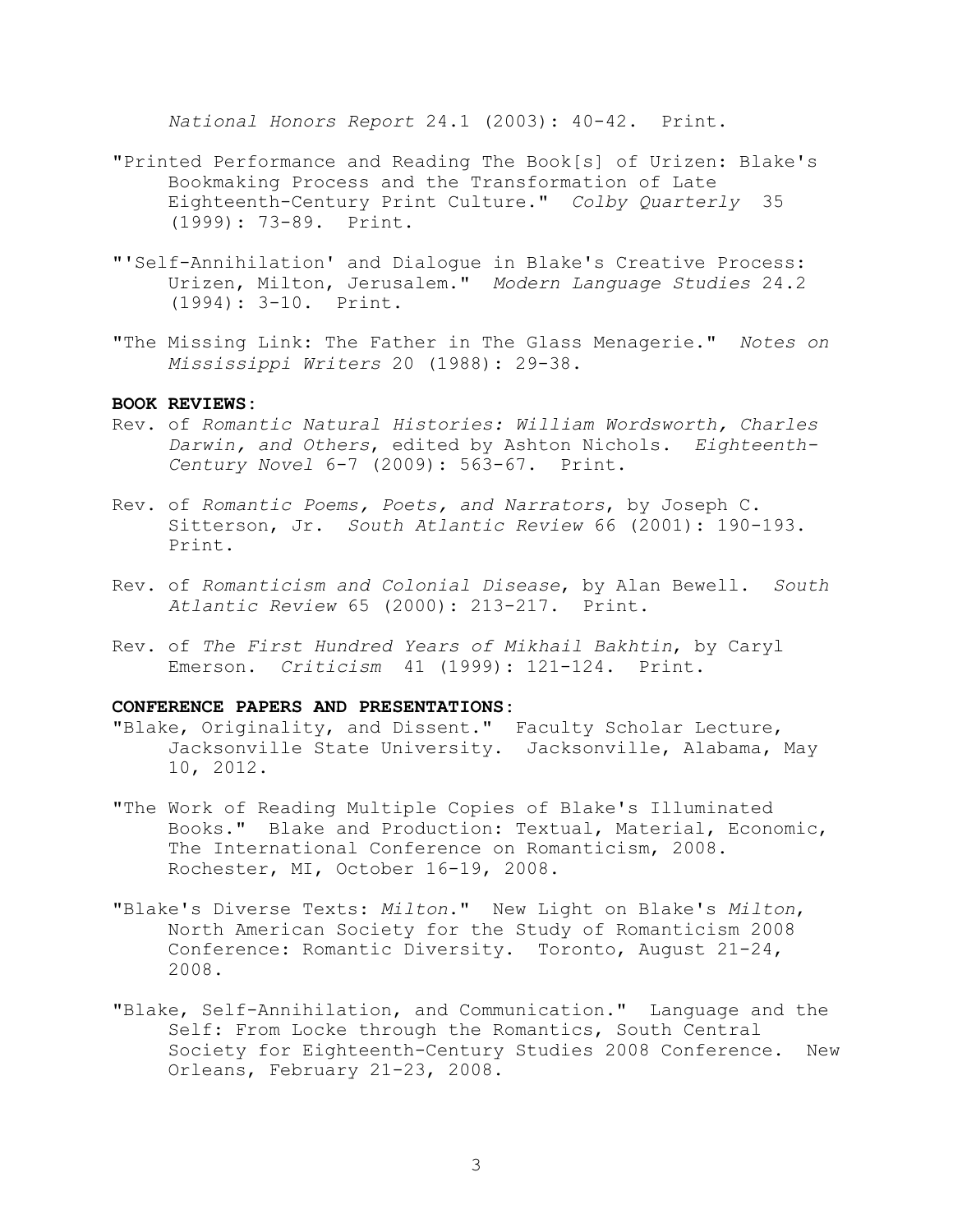- "William Blake and Book Production." English Department Lecture Series, Jacksonville State University. Jacksonville, Alabama, December 1, 2004.
- "Blake's Book(s) of Urizen and the Introduction of Orality into Print Culture." English Department Lecture Series, Jacksonville State University. Jacksonville, Alabama, March 14, 2001.
- "Satan's 'Incomparable Mildness': The Duplicitous Speech Plan and Coerced Listeners in the Bard's Song of Blake's *Milton*." Blake II: The Physical Force of Language, North American Society for the Study of Romanticism 2000 Conference: Romanticism and the Physical. Tempe, September 14-17, 2000.
- "Locke, Blake, and the Limits of Communication." Friendly Enemies: Blake and the Enlightenment. Colchester, UK, August 24-26, 2000.
- "Romantic Ecology and Teaching Blake's *Songs of Innocence and of Experience*." The Later Stuarts and Hanoverians: Fine Arts and Literature, Southern Conference on British Studies/Carolinas Symposium on British Studies. Birmingham, Alabama, November 11-14, 1998.
- "Implications of Technology for Teaching English: A Report from the NCTE Summer Institute." Writing Instruction Technology Conference. Jacksonville, Alabama, March 13, 1998.
- "Addressivity and the Reader in the Building of *Jerusalem*." Blake Session, American Conference on Romanticism. Athens, Georgia, January 25, 1998.
- "The Act of Misinterpretation: Dramatic Structure in *Hamlet*." Interpreting Shakespeare's Tragedies, Sixteenth Centuries Studies Conference. Atlanta, October 23, 1997.
- "*The Book[s] of Urizen*: Blake's Bookmaking Process, Print Culture, and the Text as Performance." Literary Properties I, MLA Convention. Washington, DC, December 30, 1996.
- "'Self-Annihilation' and Dialogue in Blake's Creative Process: *Urizen*, *Milton*, *Jerusalem*." Blake Section, NEMLA Convention. Philadelphia, March 26, 1993.
- "Recentering the Descender: The Prologues of *Paradise Lost* and the Process of Reading." Accepted for the Milton Session, Mid-Hudson MLA Conference. Poughkeepsie, NY, 27 November 1989. Conference canceled.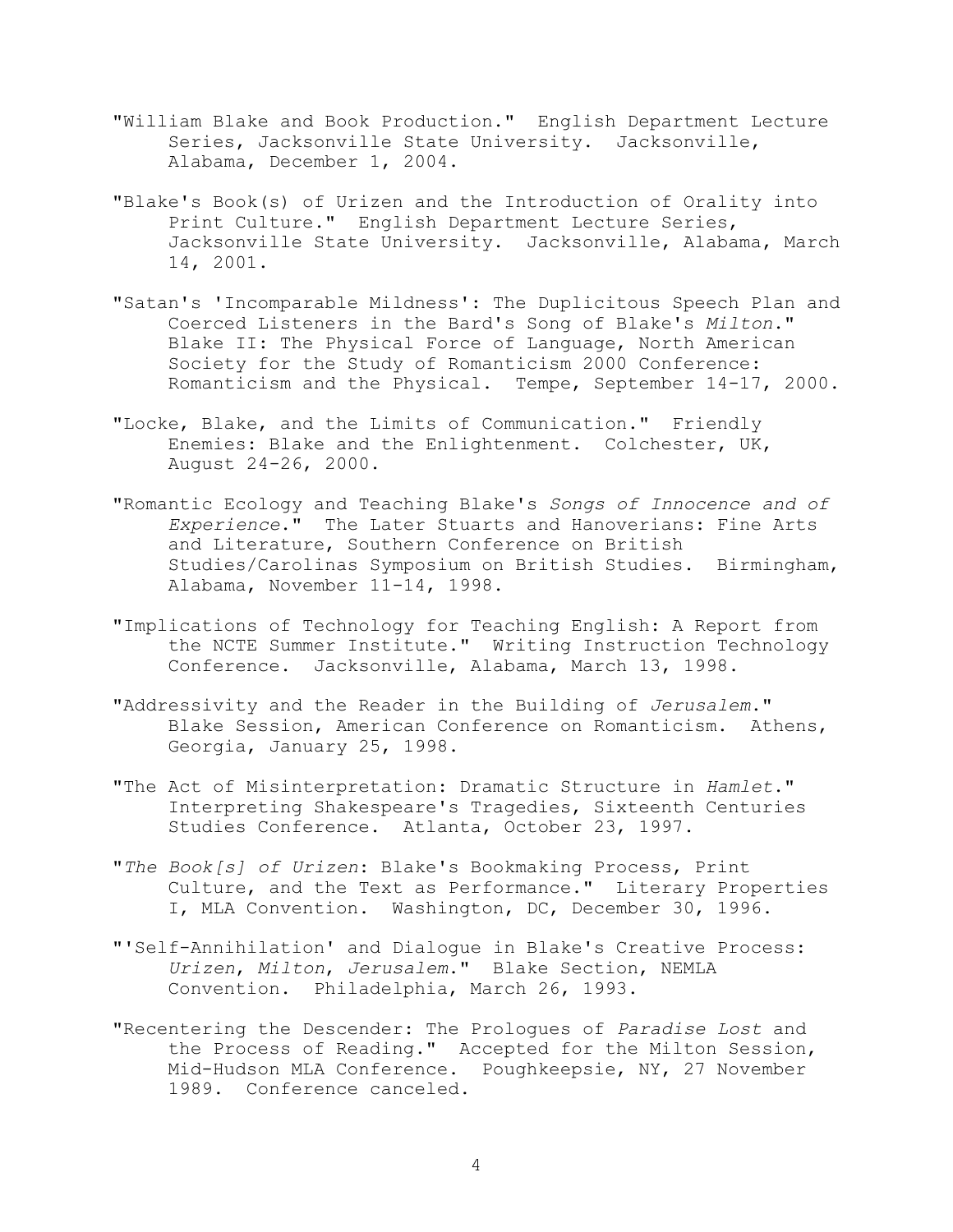#### **ACADEMIC HONORS:**

- Faculty Scholar Lecturer Award, Jacksonville State University, 2011.
- Faculty Research Awards, Jacksonville State University, 1997, 1998, 1999, 2000, 2001, 2002, 2005, 2006, 2007, 2008, 2009, 2010, 2011, 2012.
- Phi Kappa Phi National Honor Society, 1988-present.
- Who's Who Among America's Teachers, 2002.
- College of Arts and Sciences Distinguished Teacher Award, Jacksonville State University, 1999-2000.
- 1993 NEMLA Graduate Caucus Paper Prize.

Presidential Scholarships, Fordham University, 1987-1991.

#### **ACADEMIC SERVICE:**

- Independent reviewer for *European Romantic Review*, ed. Regina Hewitt, University of South Florida, Tampa, FL, and Benjamin Colbert, University of Wolverhampton, Wolverhampton, UK, 2015-present.
- Co-supervisor of doctoral dissertation entitled "Cross-Cultural Commuication in Foreign Language Discourse: Towards a Pedagogy of Culture Teaching/Learning in Moroccan ELT Context" by Mohammed Guamguami, Mohamed First University, Oujda, Morocco, completed October 15, 2015.
- Chairperson, Blake and Production: Textual, Material, Economic, The International Conference on Romanticism, 2008. Rochester, MI, October 16-19, 2008.
- Chairperson, Language and the Self: From Locke through the Romantics, South Central Society for Eighteenth-Century Studies 2008 Conference. New Orleans, February 21-23, 2008.
- Independent reviewer for *South Atlantic Review*, ed. Matthew Roudané, Georgia State University, Atlanta, GA, 2005 present.
- Independent reviewer for *LIT: Literature, Interpretation, Theory*, ed. Regina Barreca, University of Connecticut, Storrs, CT, 2003-present.

Reviewer of *Universal Keys*, 2nd edition, by Ann Raimes for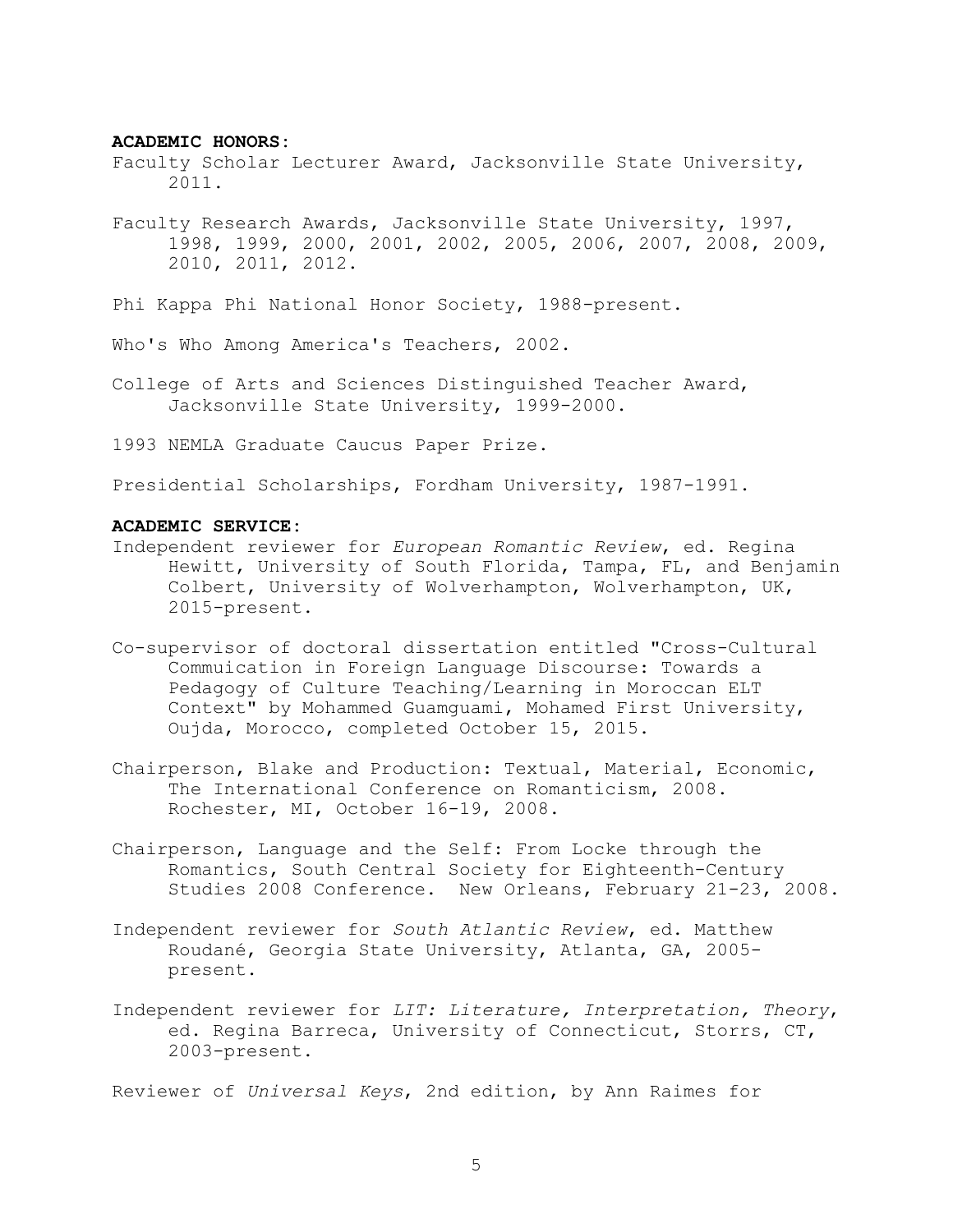Katilyn Crowely, Editorial Assistant, Houghton Mifflin, Boston, May 2006.

- Reviewer of a proposal for *Nexus: The Writer Meets the World* by Andrew Merton, for Allyson Foster, Editorial and Market Researcher, Broadview Press, Calgary, April 2004.
- Reviewer of *Critical Thinking, Thoughtful Writing*, 2nd edition, by John Chaffee for Bridgit Brown, Editorial Assistant, Houghton Mifflin, Boston, March 2000.
- Reviewer of *The Basics: A Rhetoric and Handbook*, 3rd edition, by Santi V. Buscemi, et al., for Laura Barthule, Development Editor, McGraw-Hill, New York, May 1999.

#### **UNIVERSITY SERVICE, JACKSONVILLE STATE UNIVERSITY:**

UNIVERSITY-WIDE:

- President, Chapter #284 of the Honor Society of Phi Kappa Phi, 2010-present. I previously served as the chapter's first president, 2002-2005, as vice-president/president elect, 2009-2010, and as a charter member, I also served on the Phi Kappa Phi Chapter Installation Committee, 2000-2002.
- Strategic Planning Committee's Task Team for Goal 2: Promote Exemplary Teaching and Scholarship, 2006.

English Department Representative to the Faculty Senate, 2000-2006. Positions held: --Faculty Senate President, 2002-2003. --Vice President/President-Elect, 2001-2002. --Historian, 2003-2005. --Senate Representative to the Library Council, 2004-2006. --Senate Representative to the University Admissions Committee, 2003-2004. --Senate Representative to the Printing and Publications Committee, 2000-2003.

Sexual Harassment Policy Committee, 2003-2004.

Search Committee for Vice President of Administrative and Business Affairs, 2002-2003.

University Forum, 2001-2003.

Commencement Review Committee, 2001-2003.

Human Subjects Research Review Board, 2001-2003 (second term), 1997-1999 (first term).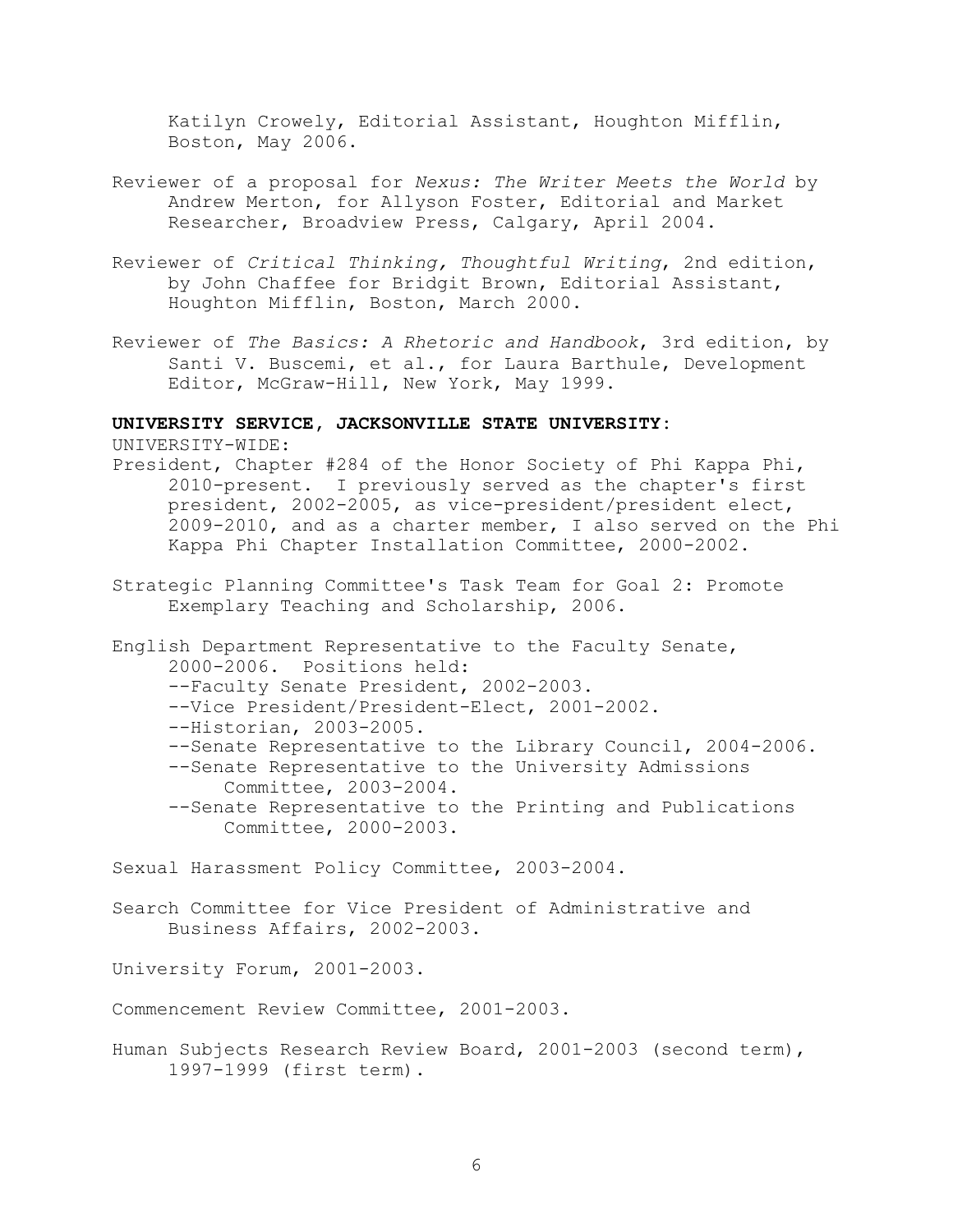Self-Study Principal Committee for Principles and Philosophy of the SACS accreditation project, 2000-2003. Faculty Scholars Committee, 1998-2000. COLLEGE-WIDE: Director, Honors Program, College of Arts and Sciences, 2001-2005. English Department Representative to the Graduate Council, 2003-2008. DEPARTMENTAL: Writing Clinic Volunteer, 2009-present. Departmental Scholarships Committee, 2009-present, 1996-1999. Honors Program Committee, 1998-present. Literature Survey Committee, 1996-present. Review Committee, 1996-present. Chairperson, Hiring Committee for assistant professor position in 18th-century British Literature, generalist assistant professor, and two instructor positions, February-May 2005. Chairperson, Hiring Committee for position of instructor, May 2000. Chairperson, Hiring Committee for assistant professor position in 20th-century British Literature, 1999-2000. Chairperson, Graduate English Program Pamphlet Committee, 1997-2000.

Co-sponsor, Writers' Club, 1997-2001.

Student Report on Instruction Committee, 1997-1998.

## **UNIVERSITY SERVICE, FORDHAM UNIVERSITY**

Graduate English Association Representative to the English Department Graduate Admissions Committee, 1993-1994.

Graduate Assistant to the Reference Librarian, Duane Library, 1987-1988.

### **LANGUAGES:**

Reading knowledge: Old English, German, French.